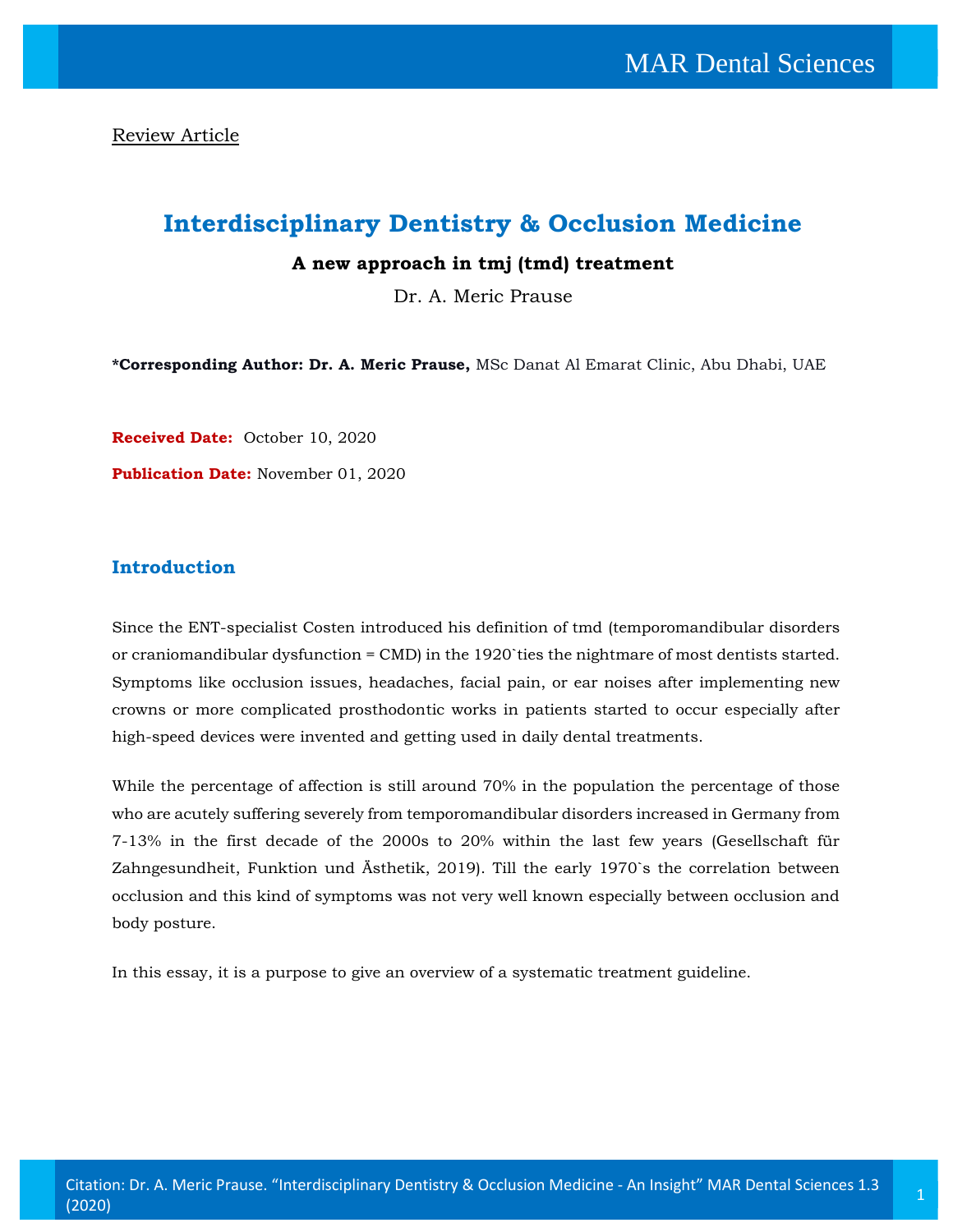# **Interdisciplinary dentistry & occlusion medicine**

Temporomandibular disorders, temporomandibular joint disorder, stomatognathic system disorders, myoatropathical disease, craniofacial pain disorders or craniomandibular dysfunction… They are all synonyms to describe the complex occurrence of a disbalance in the stomatognathic system with a cascade of chain reactions.

#### **Why interdisciplinary dentistry?**

The answer is obvious: The impacts of this loss of balance have impacts in many areas and function circles of the body! Starting with the neuromuscular system, skeletal system and body posture, otorhinolaryngological system, gastrointestinal system and even in the endocrinological system



**Scheme1:** The effect of asymmetry of the temporomandibular joint in the spine and posture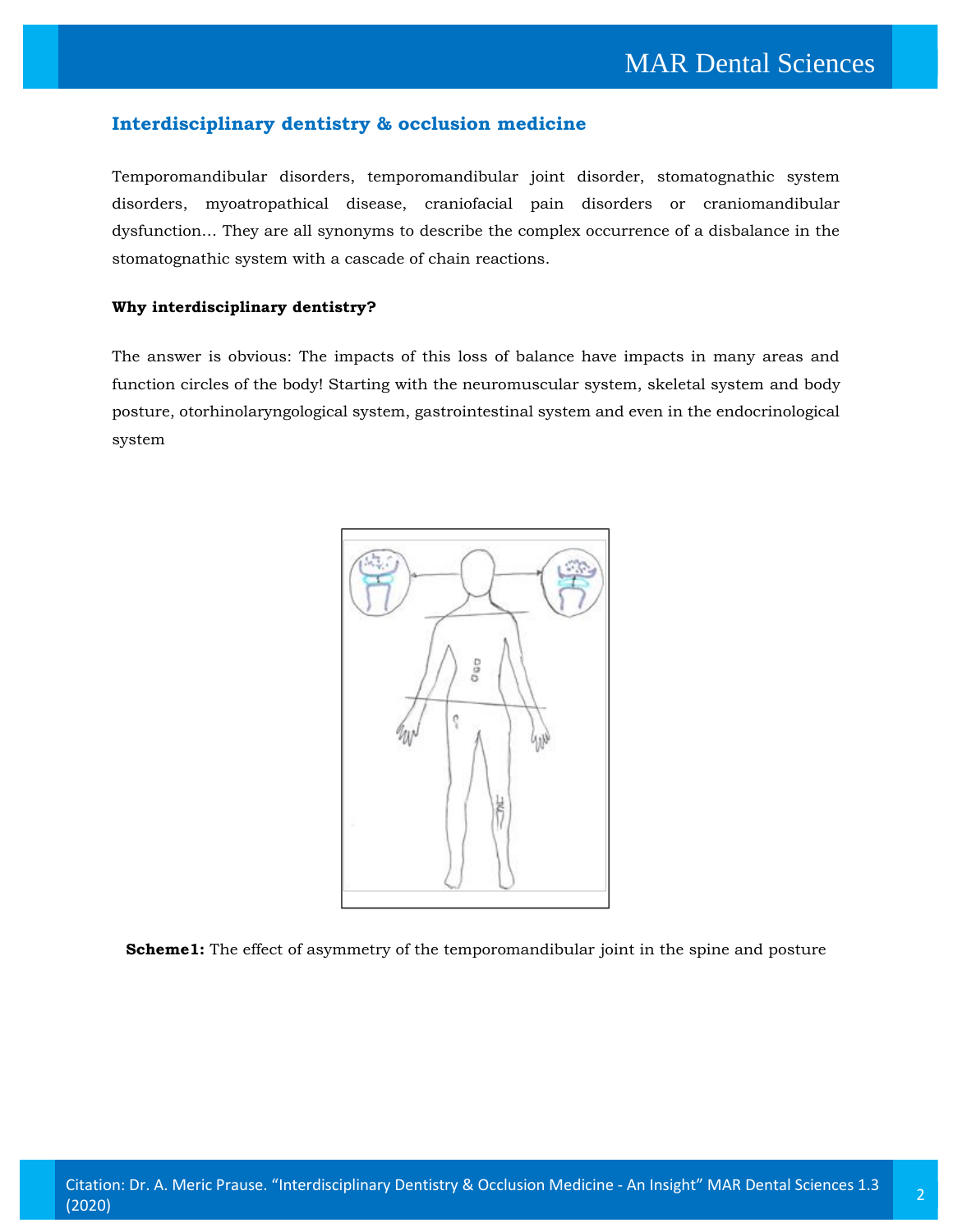

**Scheme 2**: Predominant factors of craniomandibular dysfunction

The influence of malocclusion and neck problems is immense. Hansson et al. discovered that 85% of the neck pain and spasm issues are initiated by a malocclusion. Also, it is an evidence based fact that 30% of tinnitus cases relate to problems with the masticatory system. Lotzmann et al. published 1996 research that 50% of the diagnosis "trigeminus neuralgia" from a neurologist in Germany is false as the main cause was rather a craniomandibular dysfunction. Dentists should be aware of the complexity of this disease that the symptoms are not always mainly located in the masticatory system and that there is a variety of overlaps in other medical disciplines. As Raveendranathan described in the last issue of this journal about *Neuromuscular Dentistry* many patients are visiting different types of specialists without any positive outcome because tmd is not diagnosed.

This type of patient is mostly getting lost in the corner of "psychosomatic cases": They have pain and symptoms but no one can find any reason nor advise a causal therapy… This can cause psychological or psychic problems! There are many more examples that can be figured out but the main point is: The dentists need support from other medical professionals such as physiotherapists, ent specialists, orthopaedists, etc. depending on the case and the symptoms which occurred. This is the reason for the interdisciplinary approach.

Even though that is accepted that 54% of the etiological factors are dentally originated (**scheme 2**) it is still a big controversy discussion going on between dental scientists if the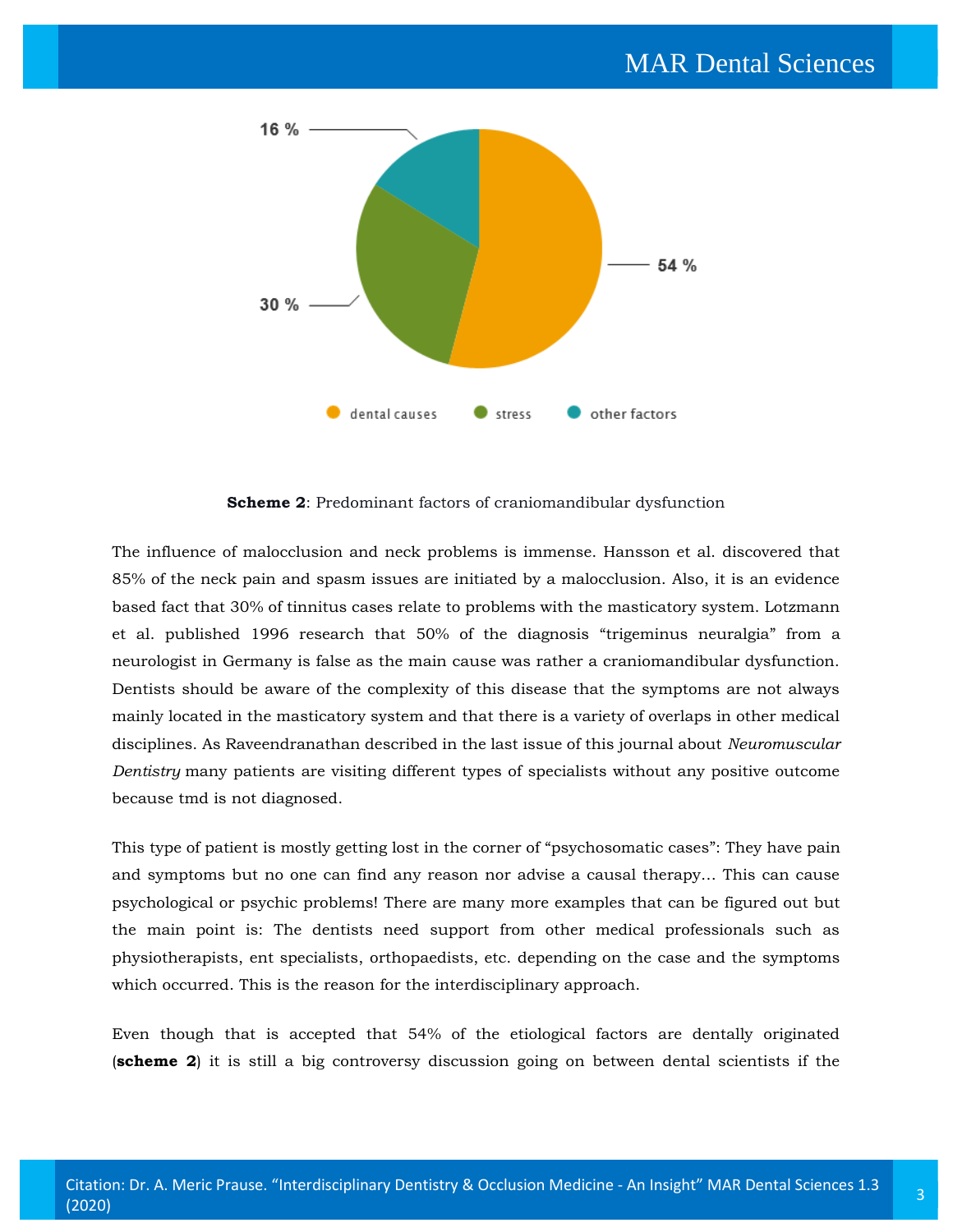malocclusion is a cause of craniomandibular dysfunction or not. But the fact is that even if a malocclusion could be present in a well working function stomagnathical system if the neuromuscular system is in balance and the adaption and compensation mechanisms are intact! One other (big) point is for sure: There are no cases of tmd where the occlusion is not compromised!

#### **How should the treatment of craniomandibular dysfunctions have to be?**

It should be as simple as possible with:

- 1. a systematical treatment protocol
- 2. a predictable treatment success!

There are lots of different approaches to treat patients with craniomandibular disorders following different techniques and equipment but to be scientific acceptable the findings and records have to be repeatable under the same conditions and results are reproducible. Since 1998 I am following the principles of the so-called "Wiener Schule" initiated by Prof. Dr. Rudolf Slavicek from Vienna, Austria, in the 1980s. He was also the first one who founded the postgraduate Master education in the craniomandibular dysfunction at the Private Danube University Krems, Austria which is continuing nowadays as VieSID (Vienna School of Interdisciplinary Dentistry).

Without going into details and giving a quick overview the treatment protocol follows 6 steps:

- 1. First visit
- 2. Clinical function analysis
- 3. Computer-assisted pathway recording
- 4. Treatment with the therapeutic occlusion splint (TOS)
- 5. Collateral medical treatments
- 6. Final (dental corrective) treatment

# **1.First visit**

The first visit is the most important part of the pre-treatment phase. By using a standardized questionnaire, it is possible to get quantitatively valuable information. For the dental and medical history evaluation, Slavicek developed a questionnaire with ten questions that can be answered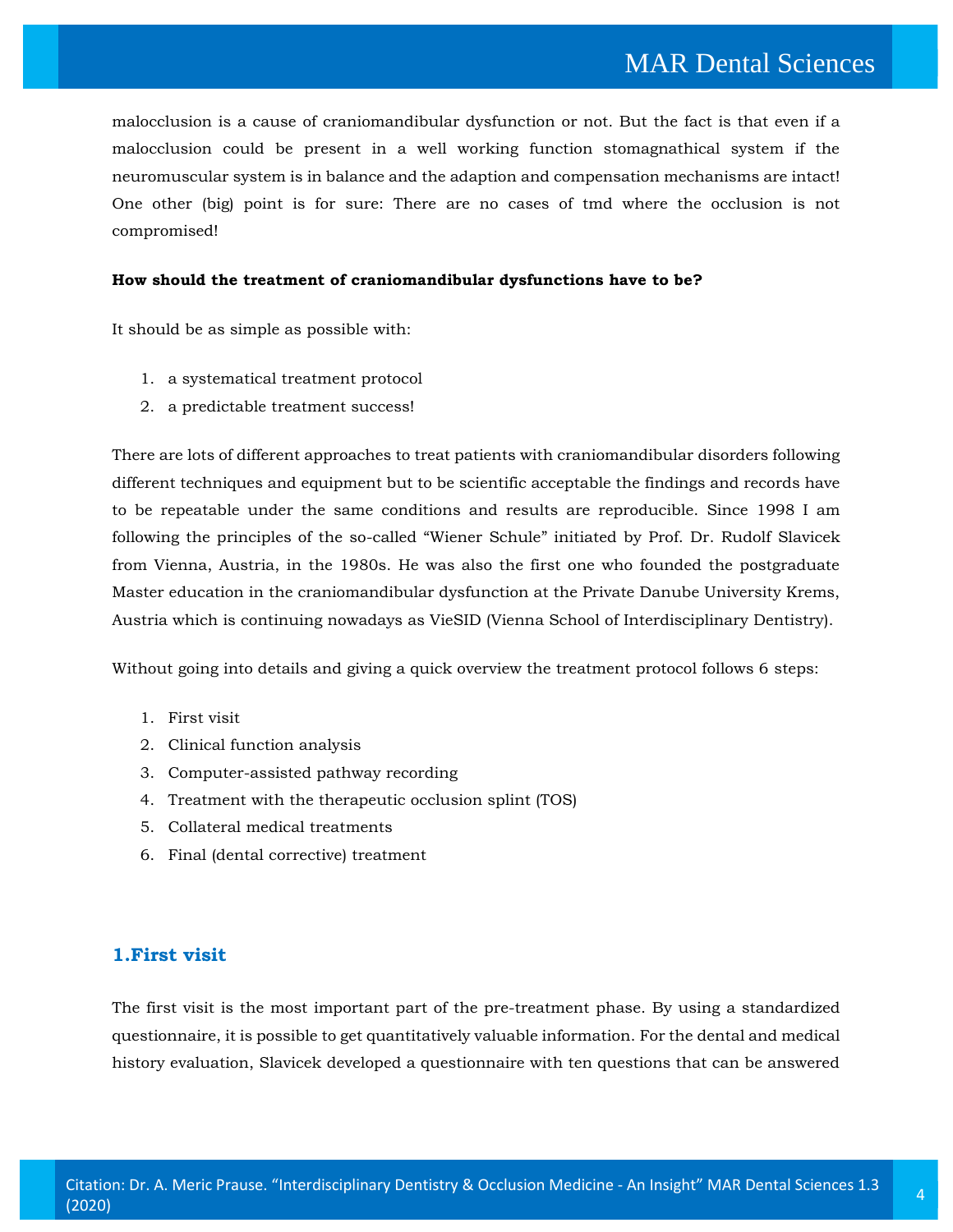with yes or no. If the answer is yes graduation like *mild/not so often, medium/often or severe/regularly* can be applied so that graduation from 1-3 points is possible. These points which are given for positive results are added up at the end and the average gives the socalled **Occlusal Index**. If the **Occlusal Index** is higher than 1.5 the patient belongs to the tmd high-risk group.

As the second step follows the intraoral inspection with controlling especially the soft tissue like tooth impressions at the inner side of the buccal area and both sides of the tongue, mid-line shift, occlusion type, etc.

The third step is the **TMD Screening** by observing the movements of the mandible, putting vectorial forces to the temporomandibular joints and the record pain occurrence.

Last but not least it is a must to get a radiographic overview by taking a **panoramic x-ray**. These kinds of x-rays make it possible for geometrical analysis to find out if there is a positional asymmetry in the temporomandibular joints!

If the Occlusal Index is higher than 1.5 and a positional asymmetry in the joints more than 1mm is present the probability that the patient is suffering from craniomandibular dysfunction is as high as 94.6%! If an adequate occlusion treatment could be done the probability of success that the present symptoms get milder or disappear is at 94.6%.

#### **2.Clinical function analysis**

The clinical function analysis starts with the examination of the skull skeleton and the muscles of the head and the masticatory muscles following a standardized protocol. The Occlusogramm is used to check the contact patterns of the teeth on special wax foils in occlusion (individual contact position=icp), in laterotrusion, in protrusion and bruxing. The Axiogramm is the mechanical recording of the joint movement in protrusion, laterotrusion and opening-closing movement followed by the anatomical face bow registration and bite registration in a (reproducible) reference position (RP). The impression of both jaws with polyether material is the last step in this session to get 3 pairs of casts.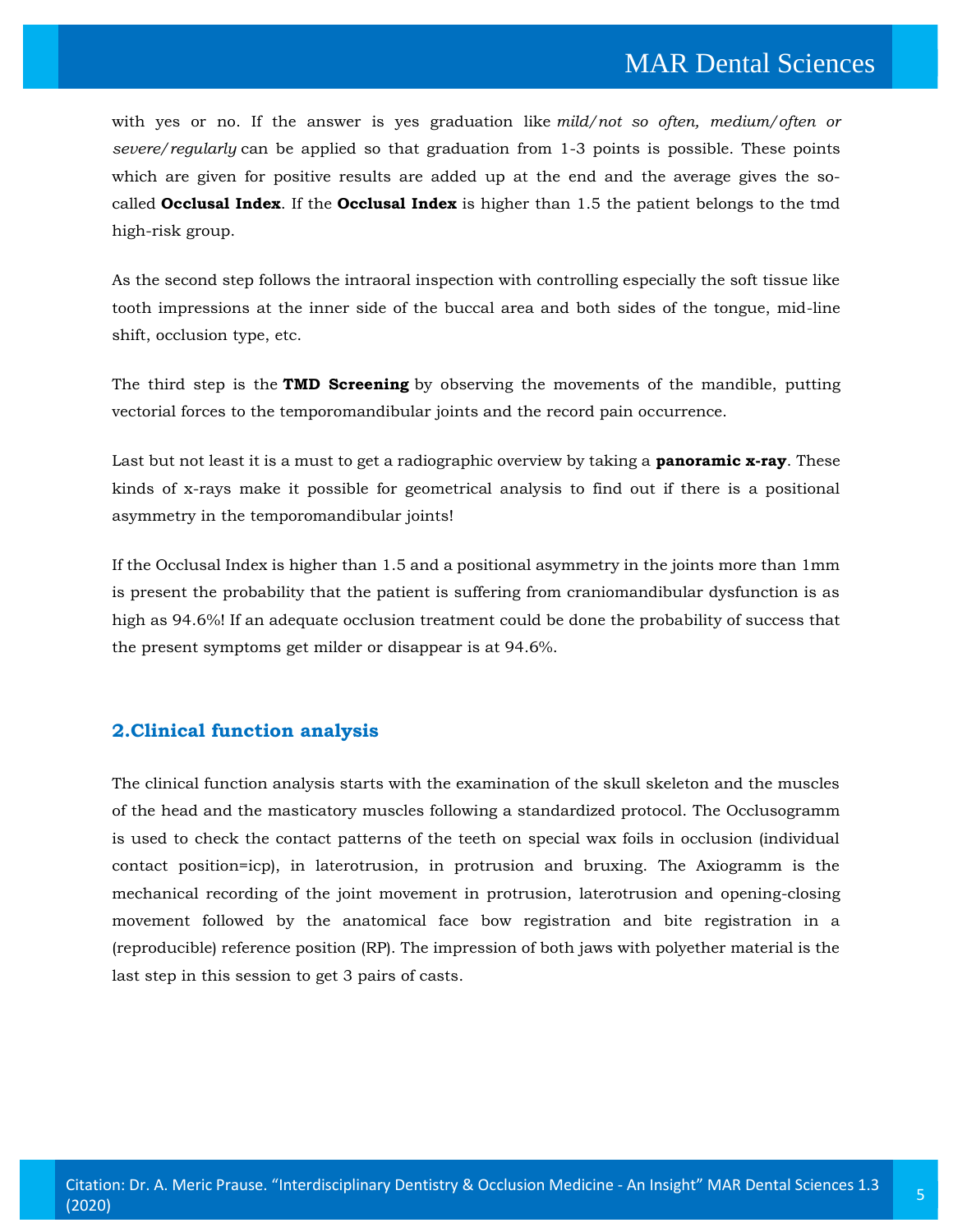### **3.Computer-assisted pathway recording**

This step is the most important one in the diagnostic work. There are different opinions and methods about the recording of the pathway of the mandibular joints. To find out where the hinge axis of the mandibular joints are located before treatment and why they are located there is the key to successful treatment. My preferred system is a 3d electrical device that allows an exact recording (Condylography) of the hinge axis and joint movements while speaking, chewing, swallowing, free movements and bruxing or other functions in the x-y-z-axis. With the kinematic face bow transfer and a bite registration with a light-curing material this session ends.

The findings of all these steps give piece by piece a great picture as a result: The diagnosis. These results are implemented in the occlusal surface of the therapeutic occlusal splint (TOS) if this is needed in this case. It is also very important to find out which position to choose for the TOS: ICP, RP or a new therapeutic position (TP). The necessary data is recorded and gives a clear and safe guideline.



**Scheme 3:** Dimensional recording of joint movements and hinge axis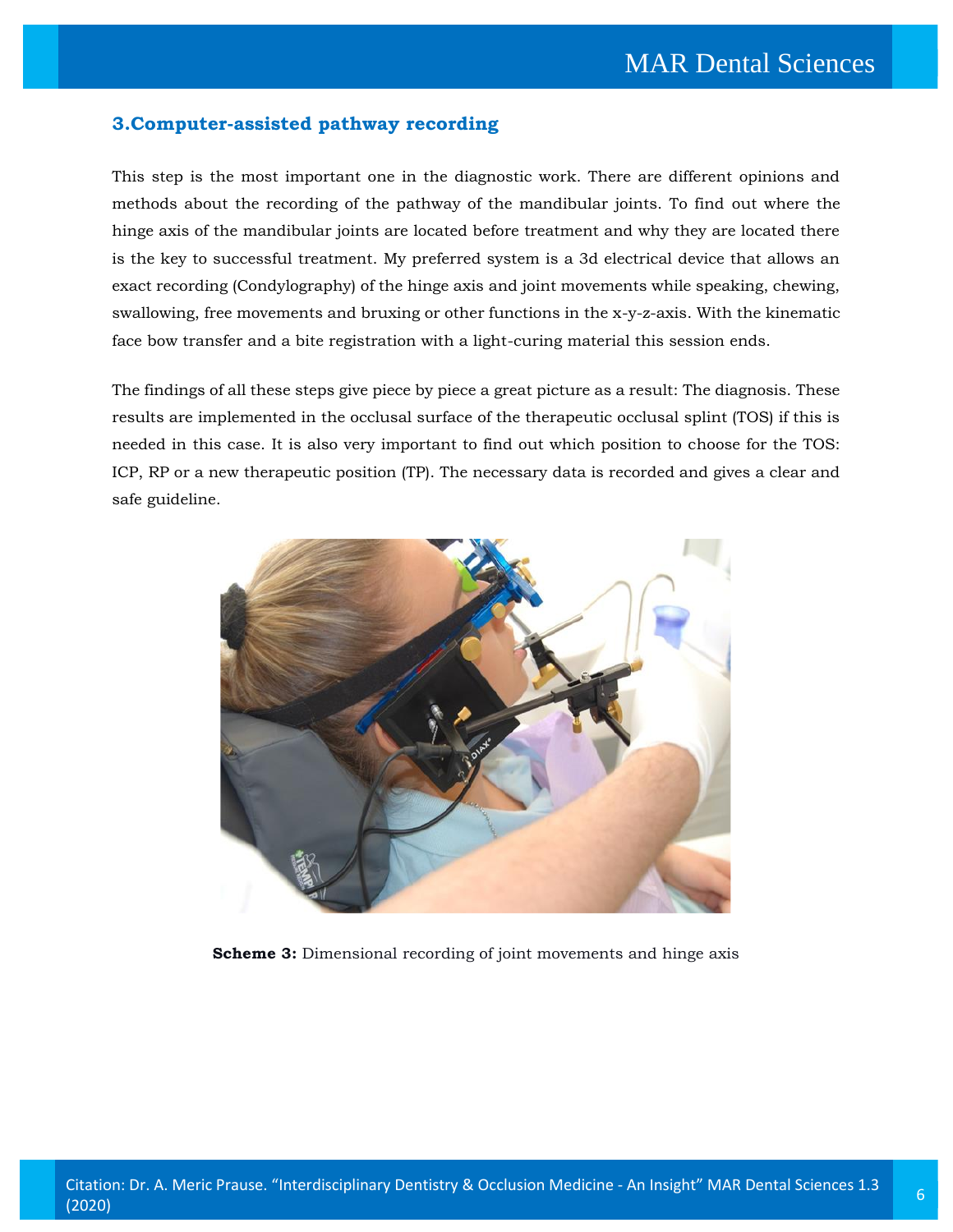# **4.Treatment with the occlusal saint (TOS)**

Most of the cases require treatment with an occlusal splint as the best choice to start the causal treatment. The most common TOS is made for the mandible. It is my choice because the maxilla is the not moving part. If the therapeutic surface is in the mandible the patient is easier guided into the new position of the mandible and therefore for the mandibular joints.

The advantages of the TOS are:

- Protection of the teeth
- Equalization of force distribution
- Correction of the head posture
- Relaxation of the masticatory muscles
- Relieve of the temporomandibular joints and structures

In the first few months, a follow-up every 2-3 weeks should be done to make adjustments depending on the frequency of physiotherapist treatments and the improvement of the equilibration capacity of the muscles and structures of the patient.

This phase can take 2-4 weeks in simple cases up to 9-12 months depending on which structures and areas are compromised.

# **5.Collateral medical treatments**

The most common liaison treatment is physiotherapy which is sufficient in most cases. But due to the affection of the craniomandibular dysfunction, it can also be necessary to advise osteopathic treatment, chiropractic treatment, orthopaedic treatment, ent, ophthalmological treatment, neurological treatment, psychological treatment, traditional Chinese medicine and acupuncture, homeopathical treatment and/or complementary and alternative medical treatment. It always depends on the symptoms of the patient.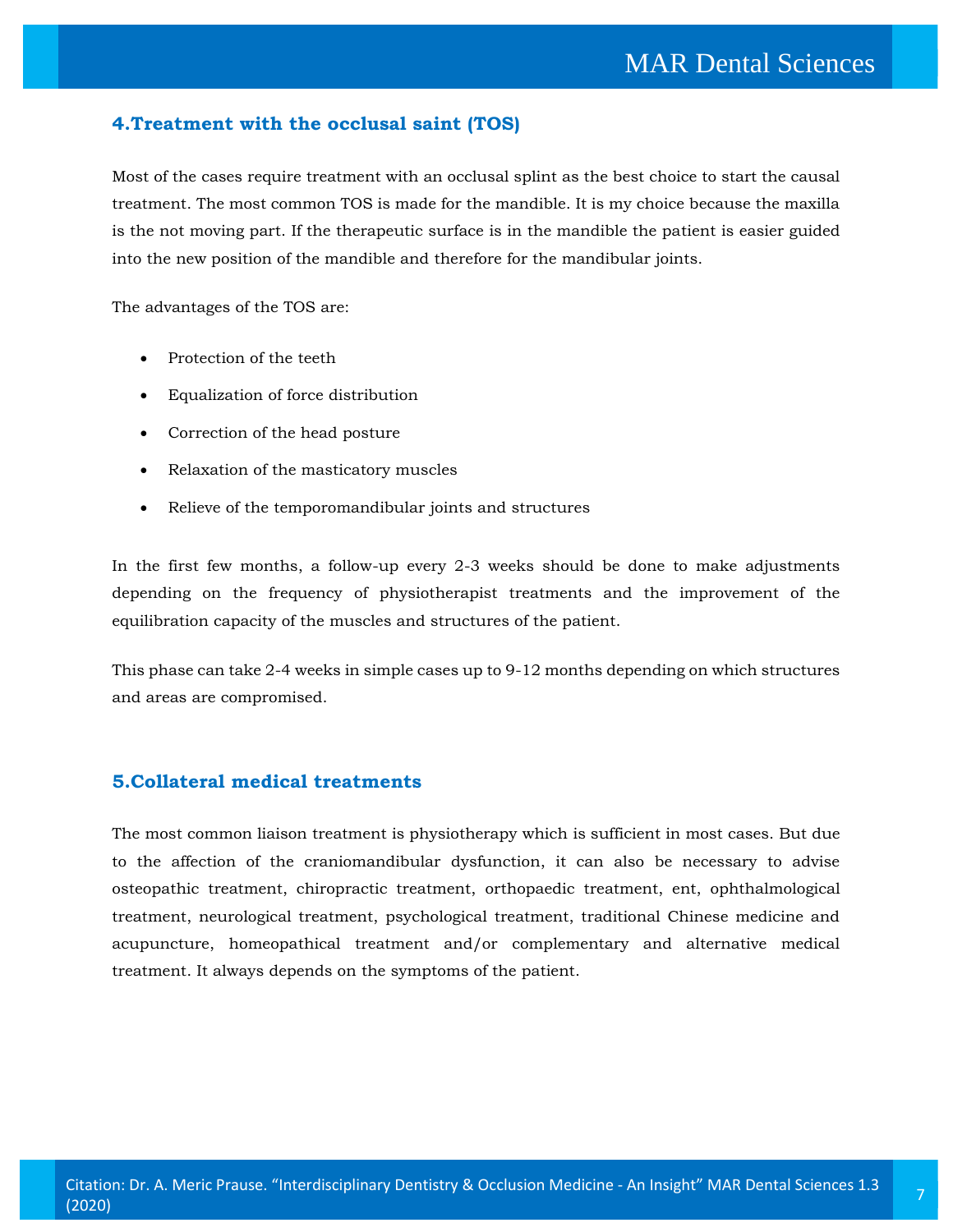#### **6.Final (dental corrective) treatment**

After the TOS-treatment phase is finished it can be necessary to do corrective treatments if the discrepancy of the ideal position of the mandible is too high from the present (icp) position. In that kind of case, there are 4 options. One treatment option is the prosthodontic treatment for example to increase the vertical dimension and/or provide a trouble-free dynamic and static occlusion. A second option is an orthodontic treatment. A third option is a combination of prosthodontics and orthodontics. The last option is no treatment.

#### **Conclusion**

Temporomandibular disorders are complex in many ways: In the distribution and variety of the symptoms and by overlapping of different medical disciplines. The treatment should be initiated and directed by dentists in cooperation with if necessary, with the other medical disciplines.

It is also necessary to follow treatment protocols to provide a desired and predictable outcome.

#### **References**

1.Bauer, A., Gutowski, A.: Gnathologie, 3. Auflage, 1984

2.Baumann, A., Lutzmann, U.: "[Funktionsdiagnostik und Therapieprinzipien, Farbatlanten der](https://www.google.com/search?q=Funktionsdiagnostik+und+Therapieprinzipien%2C+Farbatlanten+der+Zahnmedizin+12&oq=Funktionsdiagnostik+und+Therapieprinzipien%2C+Farbatlanten+der+Zahnmedizin+12&aqs=chrome..69i57.909j0j7&sourceid=chrome&ie=UTF-8)  [Zahnmedizin 12](https://www.google.com/search?q=Funktionsdiagnostik+und+Therapieprinzipien%2C+Farbatlanten+der+Zahnmedizin+12&oq=Funktionsdiagnostik+und+Therapieprinzipien%2C+Farbatlanten+der+Zahnmedizin+12&aqs=chrome..69i57.909j0j7&sourceid=chrome&ie=UTF-8)", Thieme, 2000

3.Dapprich, J.: "[Funktionstherapie, Quintessenz Verlags-GmbH](https://www.google.com/search?q=Funktionstherapie%2C+Quintessenz+Verlags-GmbH&oq=Funktionstherapie%2C+Quintessenz+Verlags-GmbH&aqs=chrome..69i57.979j0j4&sourceid=chrome&ie=UTF-8)", 2004

4.Koeck, B. (Herausgeber): "[Funktionsstörungen des Kauorgans, PdZ 8](https://www.google.com/search?sxsrf=ALeKk02ZfnD7WctP48aqsicSJkTXQspETg%3A1602675432689&ei=6OKGX4vKKauT4-EP1rWfKA&q=Funktionsst%C3%B6rungen+des+Kauorgans%2C+PdZ+8&oq=Funktionsst%C3%B6rungen+des+Kauorgans%2C+PdZ+8&gs_lcp=CgZwc3ktYWIQAzIFCCEQoAE6BwgjEOoCECc6CQgjEOoCECcQE1CJlQJYiZUCYLCZAmgBcAB4AIAB5AGIAeQBkgEDMi0xmAEAoAEBoAECqgEHZ3dzLXdperABCsABAQ&sclient=psy-ab&ved=0ahUKEwiL3uue_7PsAhWryTgGHdbaBwUQ4dUDCA0&uact=5)", Urban & [Schwarzenberg, 3. Auflage, 1995](https://www.google.com/search?sxsrf=ALeKk02ZfnD7WctP48aqsicSJkTXQspETg%3A1602675432689&ei=6OKGX4vKKauT4-EP1rWfKA&q=Funktionsst%C3%B6rungen+des+Kauorgans%2C+PdZ+8&oq=Funktionsst%C3%B6rungen+des+Kauorgans%2C+PdZ+8&gs_lcp=CgZwc3ktYWIQAzIFCCEQoAE6BwgjEOoCECc6CQgjEOoCECcQE1CJlQJYiZUCYLCZAmgBcAB4AIAB5AGIAeQBkgEDMi0xmAEAoAEBoAECqgEHZ3dzLXdperABCsABAQ&sclient=psy-ab&ved=0ahUKEwiL3uue_7PsAhWryTgGHdbaBwUQ4dUDCA0&uact=5)

5[.Kares, H., Schindler, H., Schöttl, R.:](https://www.google.com/search?sxsrf=ALeKk00OtNbg_QumFoY6i32LJL2YiB3JfQ%3A1602675470971&ei=DuOGX53uOv2N4-EPlZal2A8&q=Der+etwas+andere+Kopf-+und+Gesichtsschmerz&oq=Der+etwas+andere+Kopf-+und+Gesichtsschmerz&gs_lcp=CgZwc3ktYWIQAzIHCAAQyQMQEzoHCCMQ6gIQJzoJCCMQ6gIQJxATSgUIJhIBbkoFCCcSATFQvoUCWL6FAmDPjQJoAXAAeACAAYgBiAGIAZIBAzAuMZgBAKABAaABAqoBB2d3cy13aXqwAQrAAQE&sclient=psy-ab&ved=0ahUKEwidrYyx_7PsAhX9xjgGHRVLCfsQ4dUDCA0&uact=5) "Der etwas andere Kopf- und Gesichtsschmerz", [International College of Cranio-Mandibular Orthopedics, 2001](https://www.google.com/search?sxsrf=ALeKk00OtNbg_QumFoY6i32LJL2YiB3JfQ%3A1602675470971&ei=DuOGX53uOv2N4-EPlZal2A8&q=Der+etwas+andere+Kopf-+und+Gesichtsschmerz&oq=Der+etwas+andere+Kopf-+und+Gesichtsschmerz&gs_lcp=CgZwc3ktYWIQAzIHCAAQyQMQEzoHCCMQ6gIQJzoJCCMQ6gIQJxATSgUIJhIBbkoFCCcSATFQvoUCWL6FAmDPjQJoAXAAeACAAYgBiAGIAZIBAzAuMZgBAKABAaABAqoBB2d3cy13aXqwAQrAAQE&sclient=psy-ab&ved=0ahUKEwidrYyx_7PsAhX9xjgGHRVLCfsQ4dUDCA0&uact=5)

6.Lauritzen, A.G.: "[Atlas of of occlusal Analysis](https://www.google.com/search?sxsrf=ALeKk02-wzroC0fTBe7PNCfdaJ6aZ6rm1g%3A1602675506566&ei=MuOGX9mLIsyW4-EPhKaJ2AE&q=Atlas+of+of+occlusal+Analysis&oq=Atlas+of+of+occlusal+Analysis&gs_lcp=CgZwc3ktYWIQAzIFCCEQoAE6BwgjEOoCECc6CQgjEOoCECcQE1DA7AFYwOwBYIvwAWgBcAB4AIABnAGIAZwBkgEDMC4xmAEAoAEBoAECqgEHZ3dzLXdperABCsABAQ&sclient=psy-ab&ved=0ahUKEwjZ7IjC_7PsAhVMyzgGHQRTAhsQ4dUDCA0&uact=5)", HAH Publications, 1974